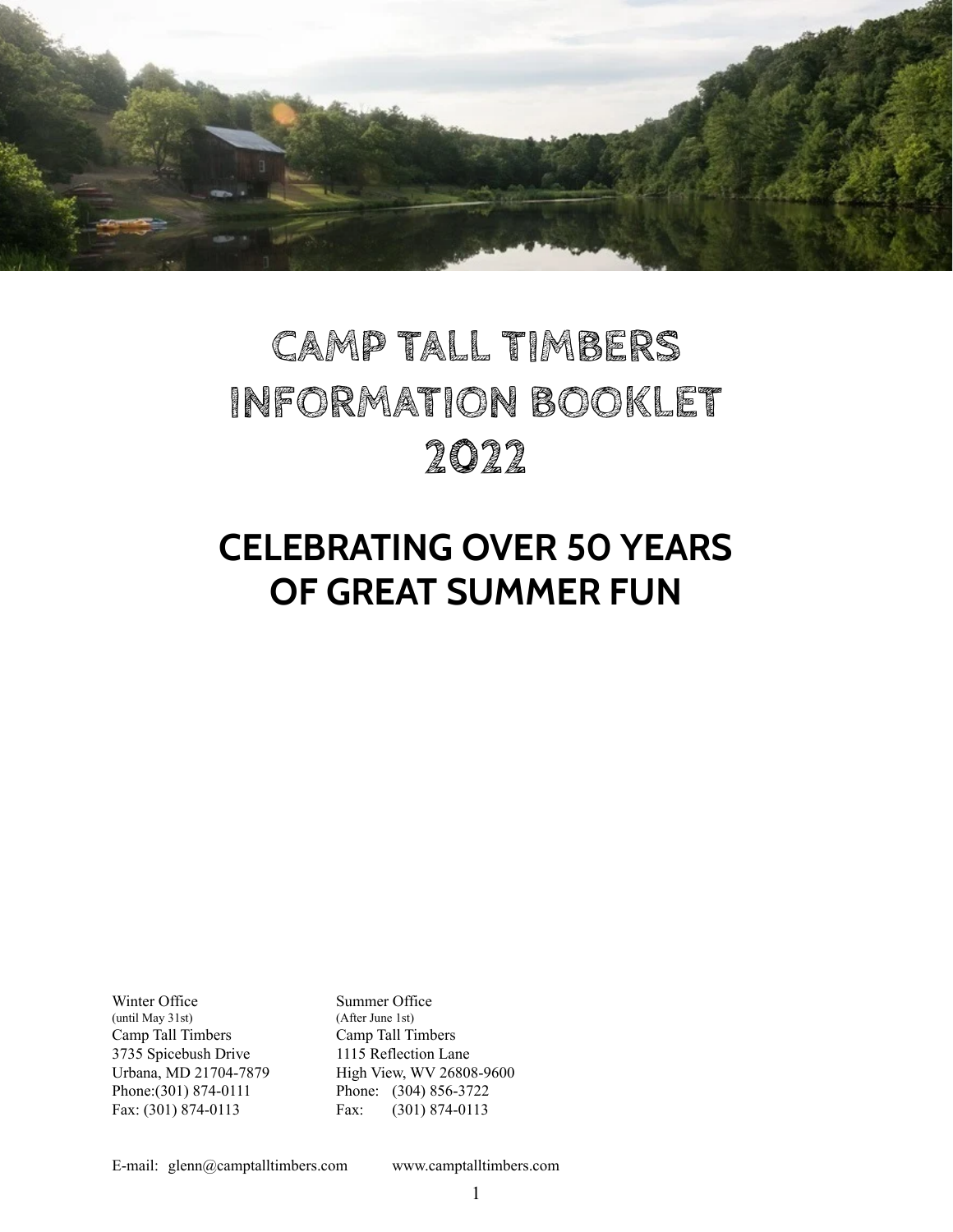

Compiled in these pages is the information you will need to know about the various aspects of preparation for **CAMP TALL TIMBERS** . Keep this booklet handy for current and future reference. We encourage our returning families to review this booklet as some of our policies have been changed.

If we can be of any assistance to you in your preparation for **CAMP TALL TIMBERS** , please feel free to contact us.

Glenn Smith **Director** 

Winter Office Summer Office<br>
(until May 31st) (After June 1st)  $($ until May 31st) Camp Tall Timbers Camp Tall Timbers 3735 Spicebush Drive 1115 Reflection Lane Phone: (301) 874-0111 Phone: (304) 856-3722

Urbana, MD 21704-7879 High View, WV 26808-9600 Fax: (301) 874-0113 Fax: (304) 856-3765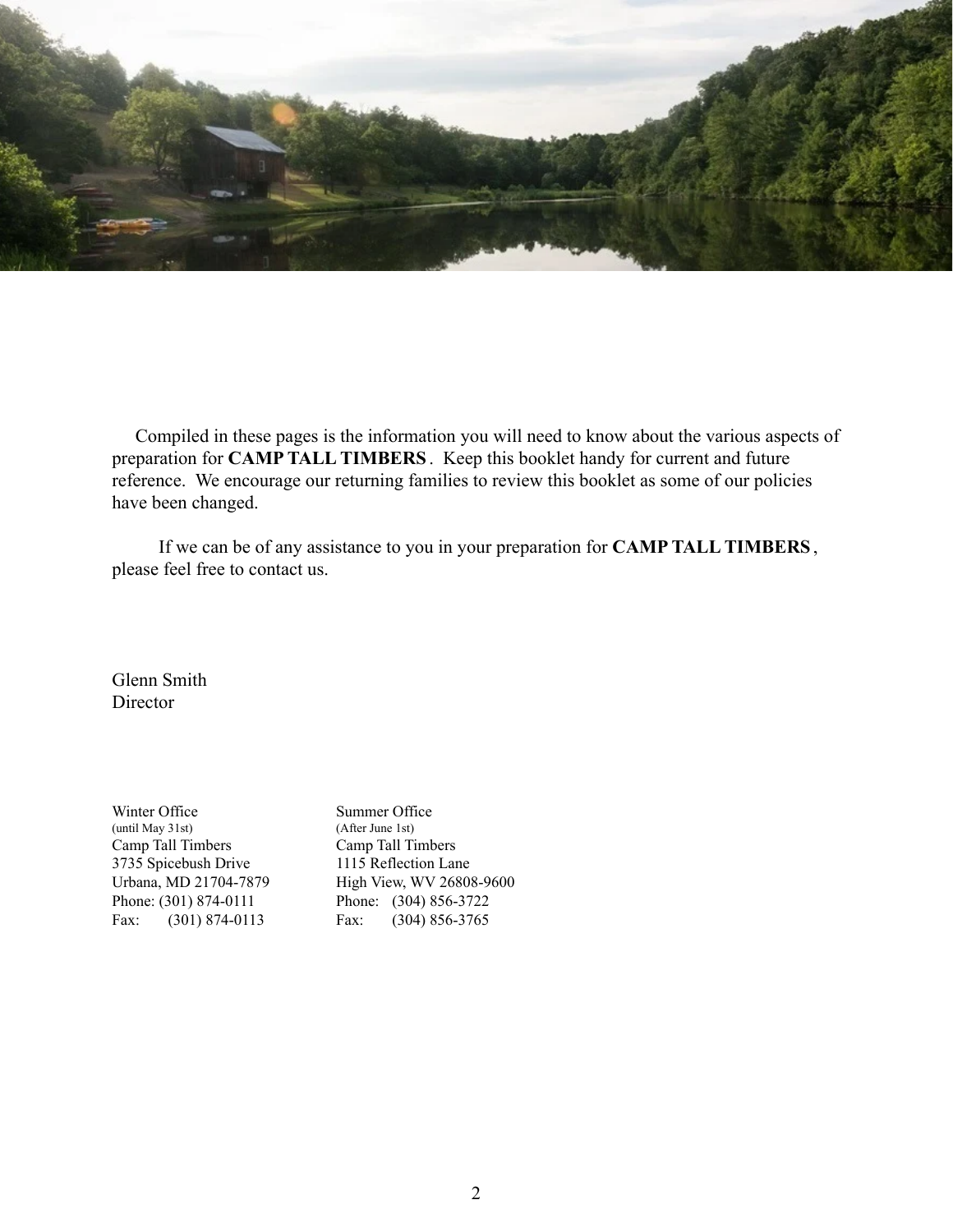

# **CONTENTS**

|           | • IMPORTANT DATES         | Р4             |
|-----------|---------------------------|----------------|
|           | • COMMUNICATING WITH CAMP | P <sub>5</sub> |
|           | • HEALTH CARE             | P7             |
|           | • PACKING LIST            | P9/10          |
| $\bullet$ | <b>TRAVEL</b>             | P12            |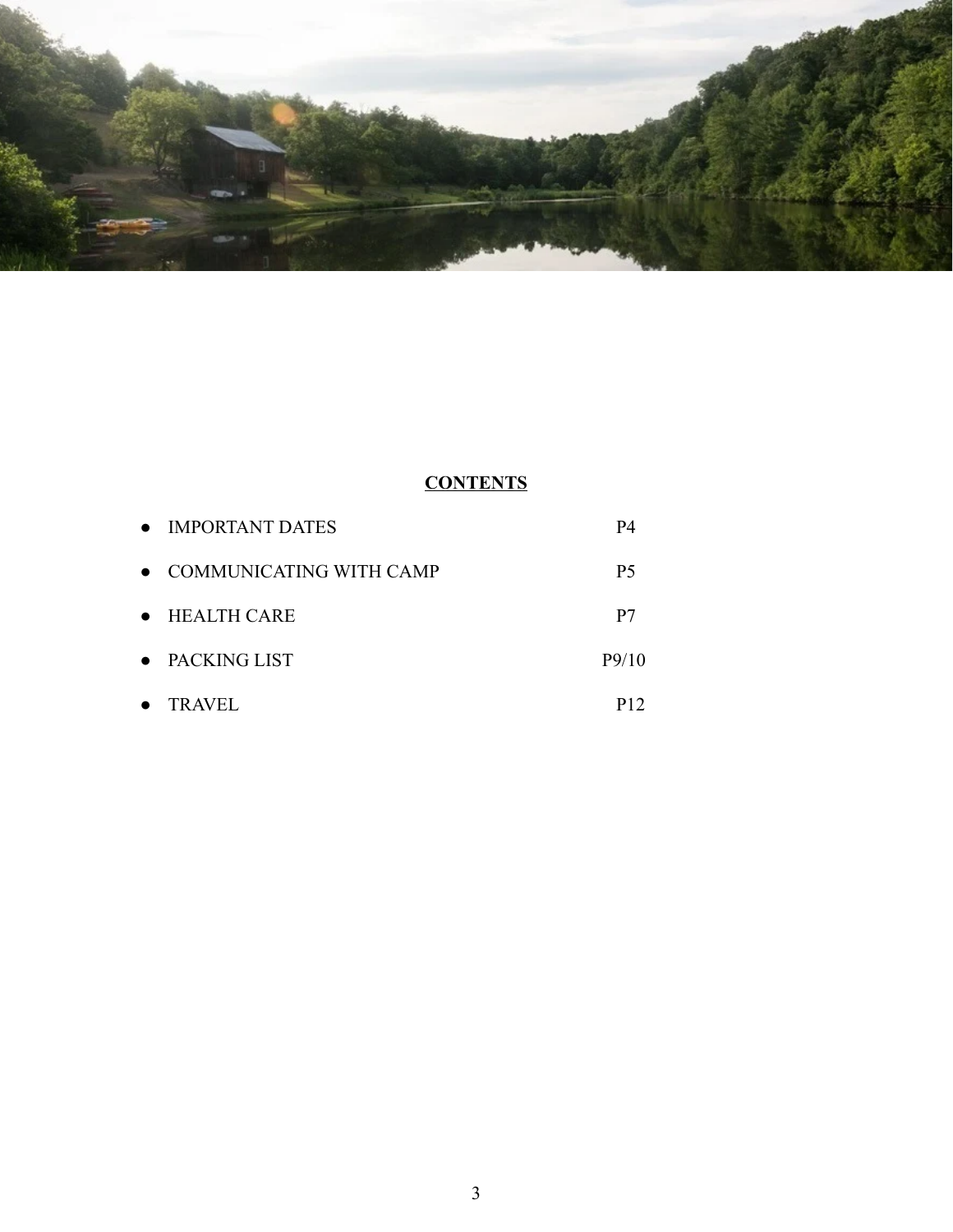

## **IMPORTANT GENERAL INFORMATION FOR PARENTS**

## **IMPORTANT DATES 2022**

# **BEFORE JUNE 1ST TUITION BALANCE DUE.**

## **ONE MONTH PRIOR TO YOUR CHILD'S ARRIVAL, COMPLETE ONLINE FORMS**

- JUNE 6 CAMP OFFICE MOVES TO WEST VIRGINIA
- JUNE 16 HEALTH FORMS DUE. Remember to sign authorization.
- JUNE 26 **Camp Opens FIRST SESSION** OPENS
- JULY 9 **FIRST SESSION** ENDS
- JULY 10 **SECOND SESSION** OPENS
- JULY 30 **SECOND SESSION** ENDS
- JULY 31 **THIRD SESSION** OPENS

AUGUST 13 **SEASON ENDS**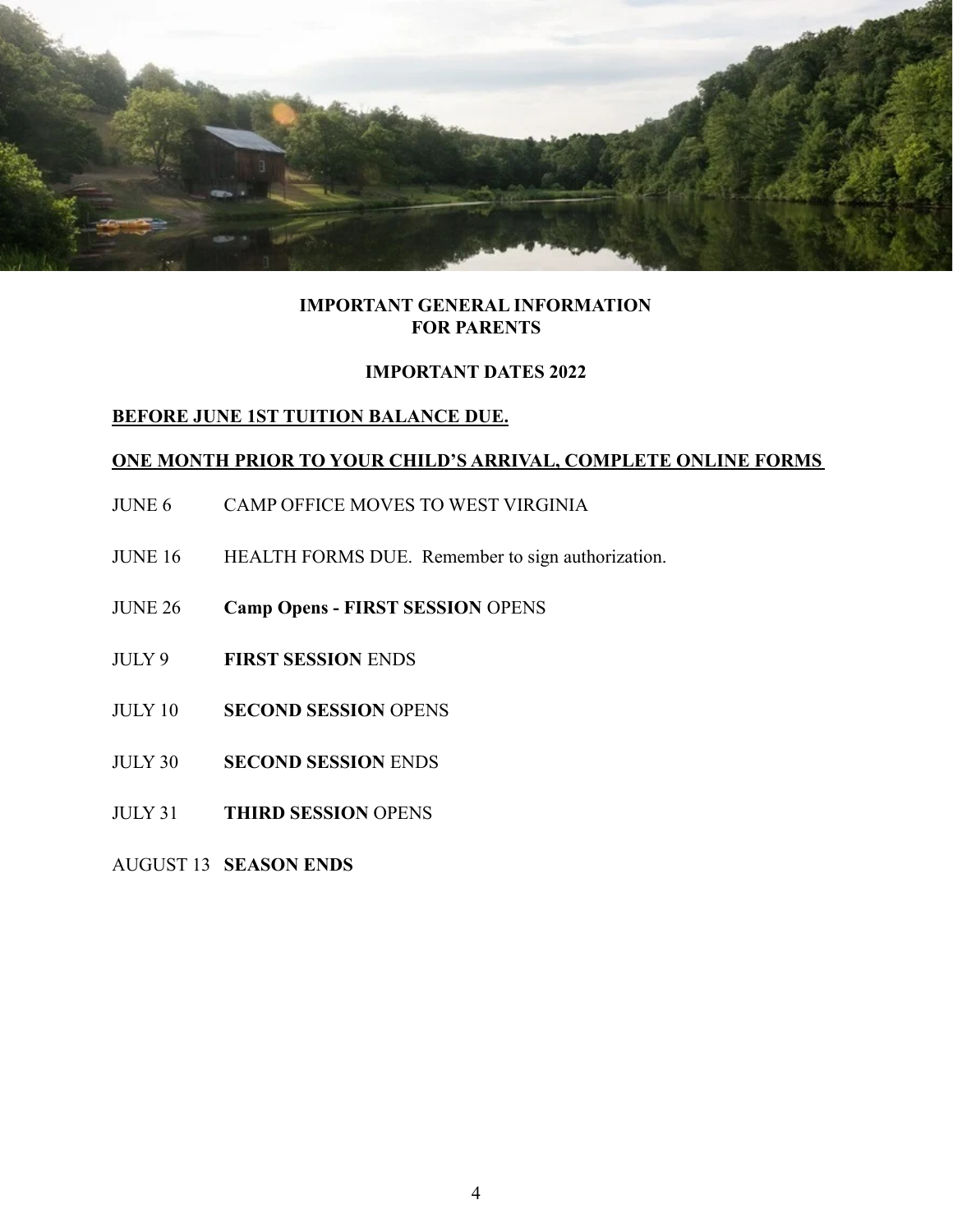

#### **COMMUNICATING WITH CAMP**

Our purpose is to provide a worthwhile and stimulating summer experience for your children. Since you are removed from camp during the summer, we ask that you never hesitate to communicate with us regarding any detail, question or concern regarding your son or daughter.

Camp Tall Timbers' Directors and Administrators spend very little time in the office. We stay in close touch with the children by being outside with our campers at activities and programs.

To facilitate excellent communication between parents and the camp, you should feel free to call or write us anytime. In almost all cases, if you were to receive a "sad" card or note, by the time you receive it, any "problem" has long been resolved. We do welcome the opportunity to attempt to solve problems during the summer instead of hearing about difficulties after the summer has ended. If you become aware of something negative during the summer, please bring it to our attention.

When you call, you will speak with a secretary who will take a message or you may leave a message on our answering machine. Someone will return your call within 24 hours. Please give us some time to check into any issue. We pride ourselves on the very personal atmosphere at Camp Tall Timbers and our staff will do their best to resolve any difficulties that might arise.

**MAIL**: Our campers are required to write home at least three times a week. We know how important their mail is to you, and we do everything in our power to see that letters and cards are mailed on time. The High View Post Office is a country post office which becomes extremely busy in the summer. Mail is picked up at camp only once a day so that a letter that misses the morning mail will not go out until the next day. We recommend that for our younger campers, you send along pre-addressed envelopes or postcards. Generally once mail leaves camp it takes from three to five days to be delivered within the United States and Canada. Please note that the July 4th holiday weekend significantly slows the mail to and from camp. We ask you to consider these things before becoming concerned because you have not heard from your child.

**HAPPINESS IS RECEIVING MAIL!**: Mail received by campers on a regular basis is important to their camp adjustment and happiness. Camp-wise parents begin sending letters a week before their child leaves for camp to ensure mail in those first few critical days. Frequent short letters and cards are better than long occasional letters. Make your letters newsy, but directed toward what your child has been doing at camp and is going to be doing at camp. It is important that your letters be positive and encouraging. **Please avoid lengthy discussions of your own good times at home or of any vacation you may be taking.**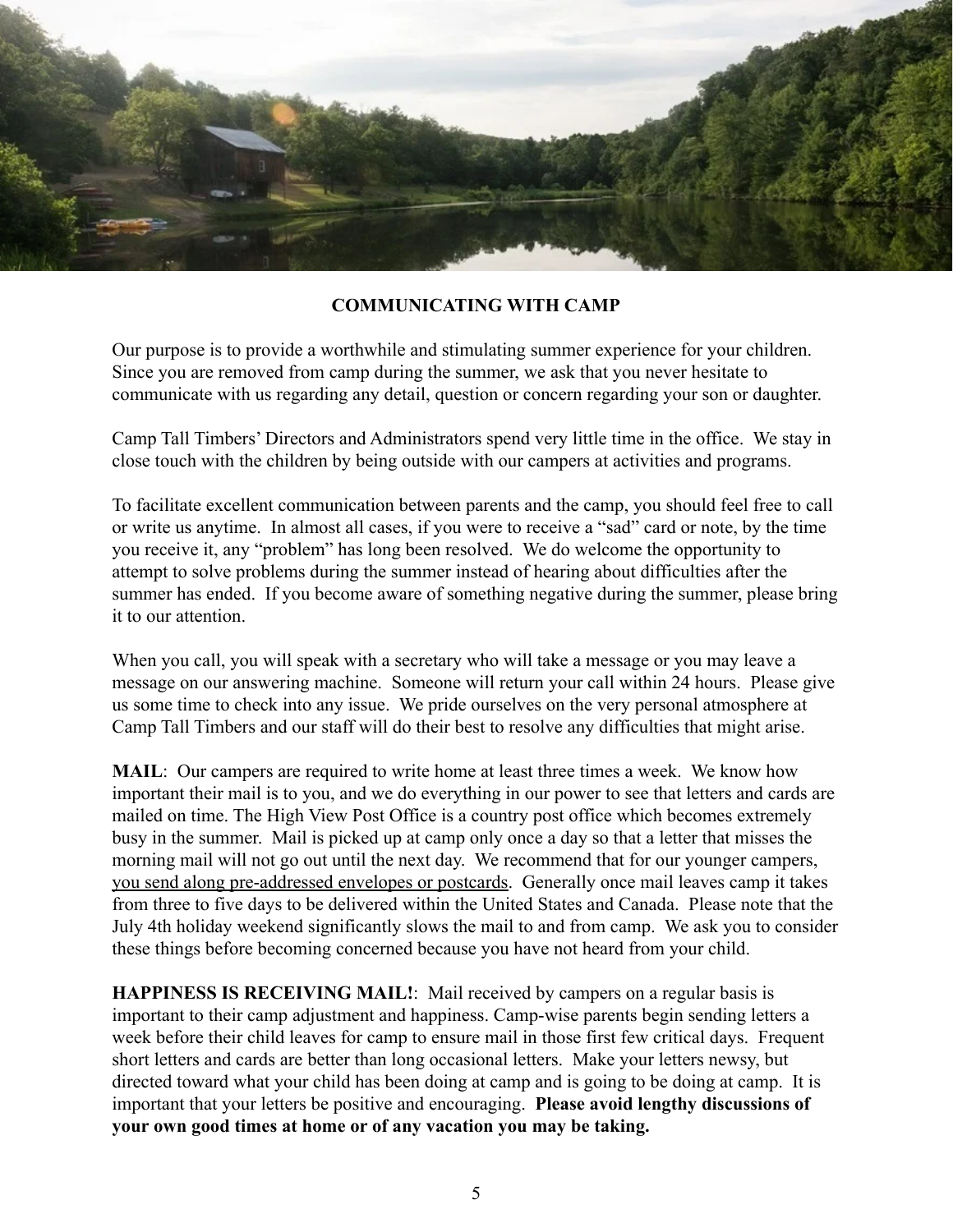

**EMAIL:** The Camp Tall Timbers E-mail address is glenn@camptalltimbers.com - any questions or camp business should use this address. **You can use your Camp InTouch account to email your camper**. Visit [www.camptalltimbers.campintouch.com](http://www.camptalltimbers.campintouch.com) to log in to your account and send emails. We will retrieve messages each morning. **Campers are happiest receiving mail through the U.S. Postal Service.**

**PACKAGES FROM HOME**: Our food is planned for a properly balanced diet. **PLEASE DO NOT SEND FOOD OR CANDY TO CAMP**. Remember that it is difficult for your child to receive a package with items (food and candy) that he or she may not keep. Your child will ask you to send food to camp and we ask you not to. Over the years packages of food have created nothing but problems for our campers and administration at camp. This policy is for your child's safety and the safety of others. Food allergies can be serious for campers who eat foods that may have hidden food ingredients. You may mail some type of non-edible gift such as clothing, games, or books if you wish. Please notify all relatives of this policy.

**TELEPHONE CALLS**: Telephone calls to campers are usually very disruptive to the camp program and could have adverse effects if the child is having any adjustment problems. Also we are not equipped with telephone lines that could facilitate all of our campers. Therefore, we do not permit campers to receive phone calls. Also, **CELL PHONES ARE NOT PERMITTED AT CAMP**. If you have any concerns, please feel free to call the camp directors at (304) 856-3722.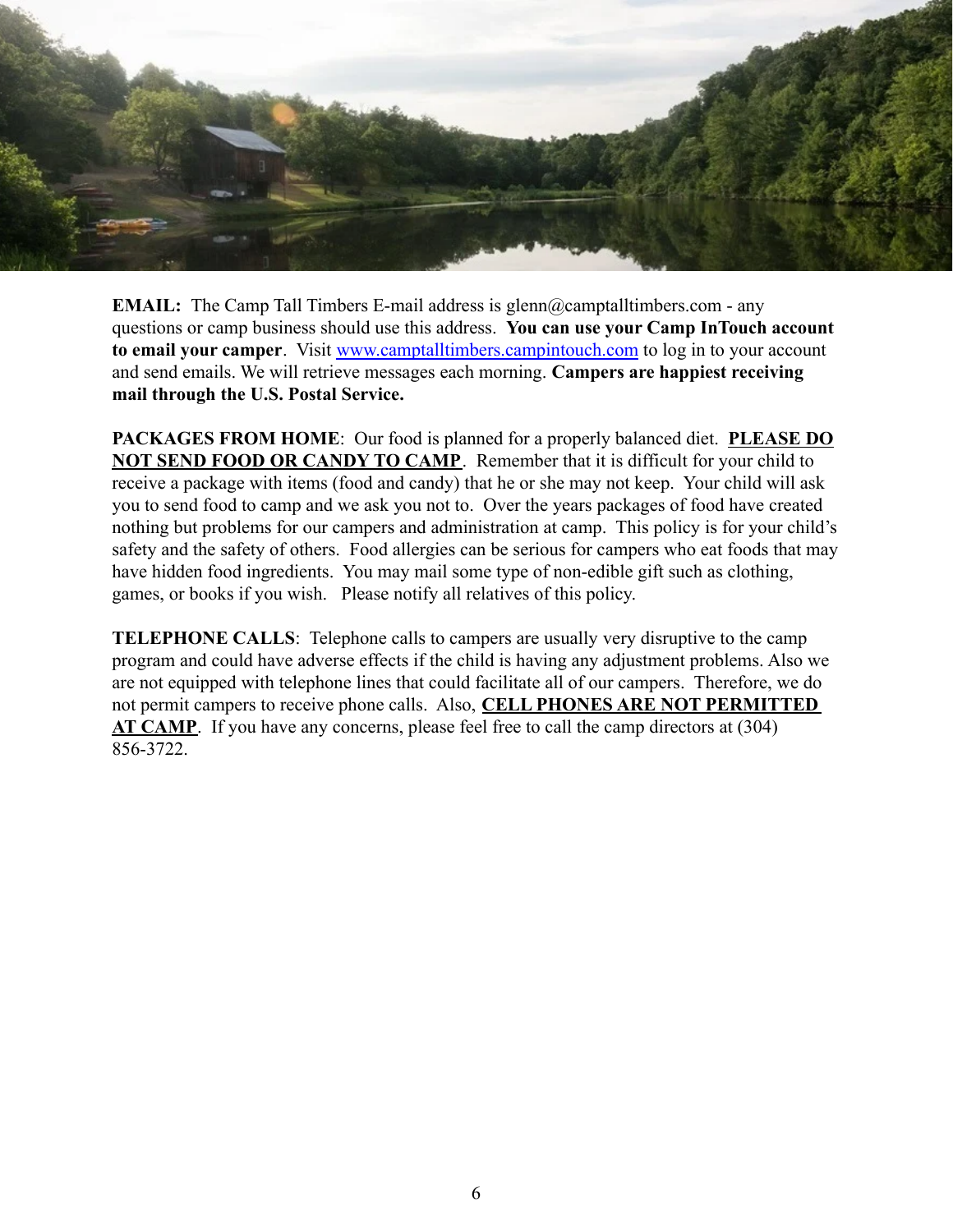

# **HEALTH CARE**

**MEDICAL EXAMS**: Each camper is required to have a complete medical examination within six months prior to their arrival at camp. Please make an appointment with your physician for a pre-camp physical. It is most important that your physician completes the medical form carefully with the dates of all shots and any sensitivity to drugs, foods, and other items. Our camp nurse checks each form carefully before treating any child. This medical record is their guide.

We have resident nurses in camp throughout the summer. There is also a well-stocked and equipped health center at Camp Tall Timbers. The excellent medical facilities in Winchester, Virginia are only 20 miles away.

Camp insurance does not cover in-and-out hospital expenses, prescriptions, or visits to Dr.'s office. All medical expenses except for services performed by our camp staff are charged to you or to your insurance company. Please make sure we have the correct and complete insurance information on the medical card.

You will receive a call from our medical staff in any of the following situations:

-Your child spent a night in the infirmary and then returned to his or her cabin.

-Your child requires a visit to an off-site medical facility.

-Your child has a confirmed exposure to COVID-19.

-Your child tests positive for COVID-19.

If your child has any medical problems out of the ordinary, you will be notified.

**EYEGLASSES**: Please make sure that you send an extra pair and/or the prescription. The same holds true for contact lenses.

**MEDICAL SUPPLIES AND PRESCRIPTION DRUGS**: Special prescriptions and medications must be carefully labeled with your child's name and complete instructions for administering them. **For safety reasons, we do not permit campers to keep prescriptions or medications in their cabins. All medications are dispensed by our camp nurse**. If prescriptions need to be refilled, please have your physician supply us with an extra copy. The costs of these prescriptions are deducted from your child's spending money account and should be reimbursed to ensure each camper has spending money in their account.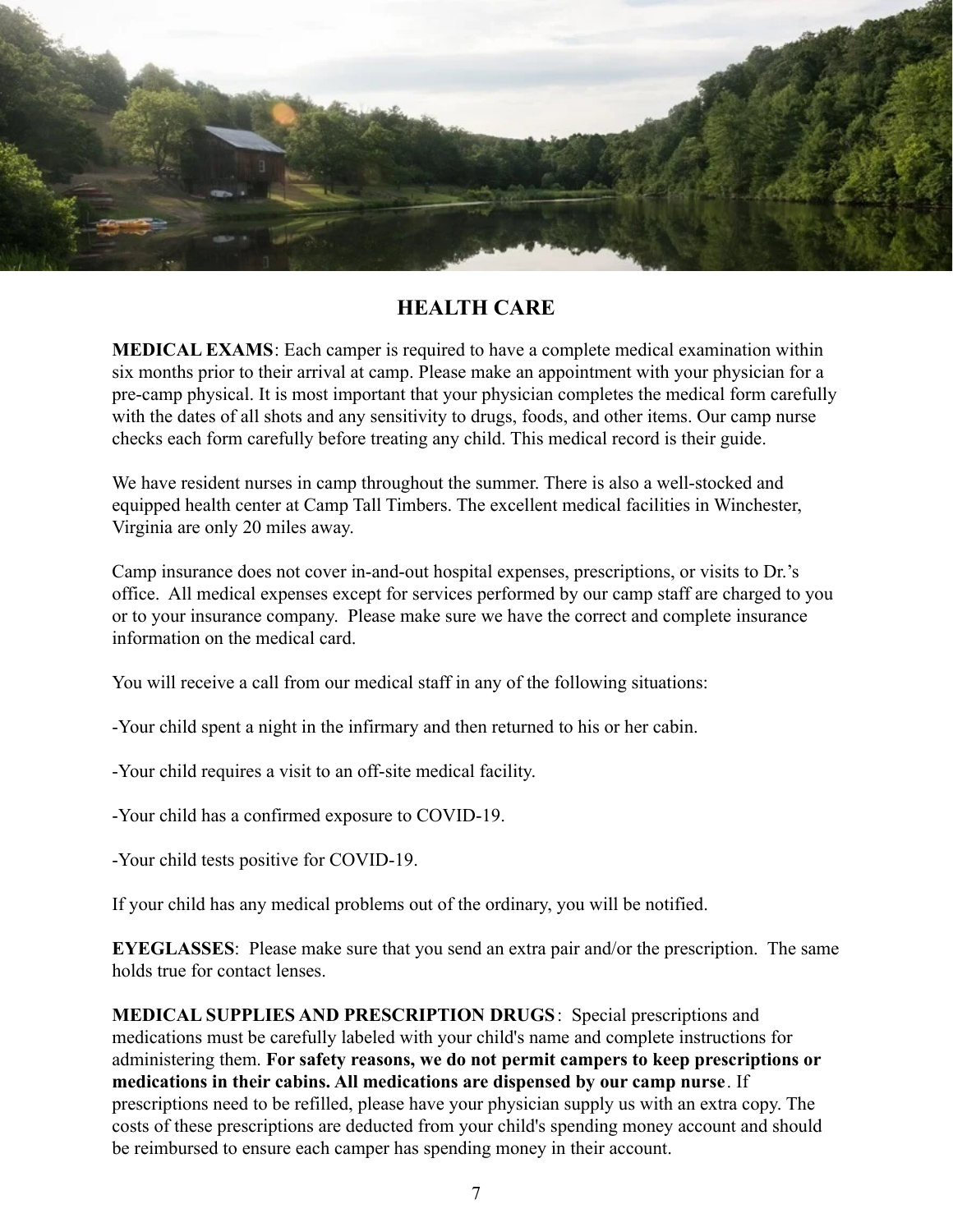

# **GENERAL CLOTHING INFORMATION**

We think it is a wonderful idea for your child to help in the process of getting ready for camp. Let your child get involved as much as possible in the preparation. If you involve your child in the packing process, he or she will know what items have been brought to camp.

**OUR CLOTHING LIST:** We have enclosed our clothing list to guide you in your selection of the type and amount of clothing and other articles you will need. Begin your packing by first selecting items that you already have on hand. Remember that camp is a great place to wear out "old" clothes. Please DO NOT bring expensive, irreplaceable, or elaborate clothing with you. Keep in mind that clothing tends to receive hard wear at camp.

**BEDDING**: Blankets, fitted bottom sheets, sheets, pillow and pillowcases will be provided for your child. Each child should have their own sleeping bag for cabin nights and unusually cold weather. Some children prefer to bring their own linen. Please be sure to label everything.

**LAUNDRY**: The laundry is done once each week and returned in twenty-four hours. Our clothing list is compiled with this in mind. We recommend that clothing be wash  $\&$  wear. Please do not bring clothing items which require hand washing or drip drying.

**LABELING**: Absolutely everything that your child brings to camp should be labeled. Every single article, whether shorts, bathing suit, socks, flashlight, shoes, or sports equipment, must bear your child's name. We recommend indelible markers or good quality labels ([labeldaddy.com\)](https://www.labeldaddy.com/)

**PERSONAL SPORTS EQUIPMENT:** Your child can bring his or her own special sports equipment, but it must be stored at the relevant activity area where it can be locked away when not in use. Camp cannot be held responsible for these items!

Storage for clothing in the cabins and tents is adequate but compact. A camper's total needs including bedding, if they choose to bring it, should fit into two duffle bags.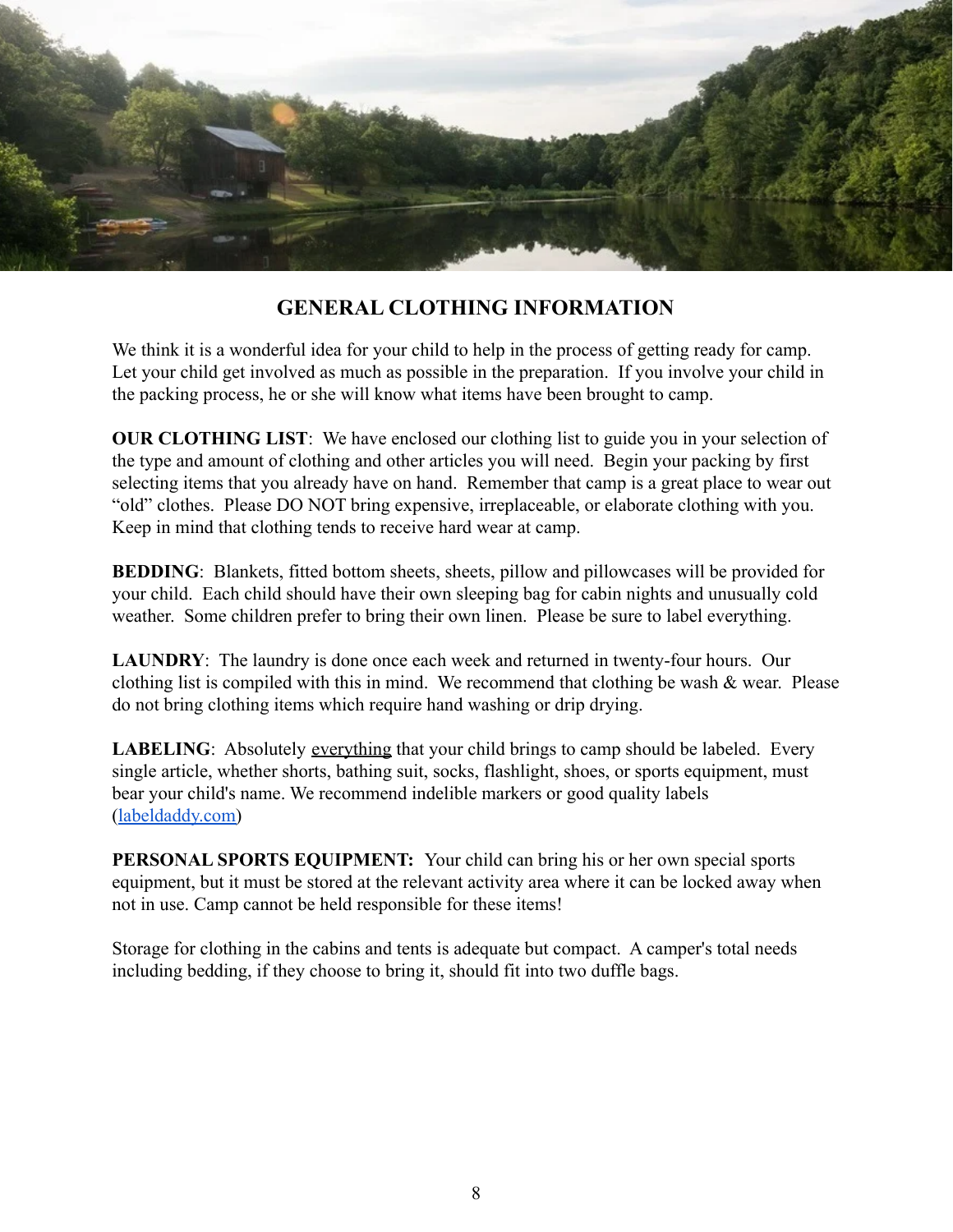

# **SUGGESTED CLOTHING LIST PLEASE LABEL EVERYTHING!!!**

#### NECESSARY ITEMS:

10 pairs pants (7 short, 3 long) 10 T-shirts or Polo shirts 2 **[Camp Tall Timbers](https://camp-tall-timbers-swag-store.myshopify.com/collections/shirts)** T-shirts 2 [sweatshirts or sweaters](https://camp-tall-timbers-swag-store.myshopify.com/collections/sweatshirts) 1 jacket 2 pairs of tennis shoes 1 pair sturdy shoes 1 pair rubber shoes for shower & pool 1 pair wet weather shoes/boots 10 pairs of socks 10 pairs underwear 1 pair lightweight pajamas 1 pair heavy pajamas 2 bathing suits 1 poncho or raincoat & hat 1 [baseball cap](https://camp-tall-timbers-swag-store.myshopify.com/collections/hats) GENERAL SUPPLIES: 3-4 towels 2 washcloths 2 laundry bags 1 flashlight + extra batteries  $&$  bulb sunscreen bug spray hairbrush toiletry articles (toothbrush & paste, soap, shampoo, etc.) shower caddy stationery, postcards (pre -addressed for younger children), stamps, pens. sleeping bag water bottle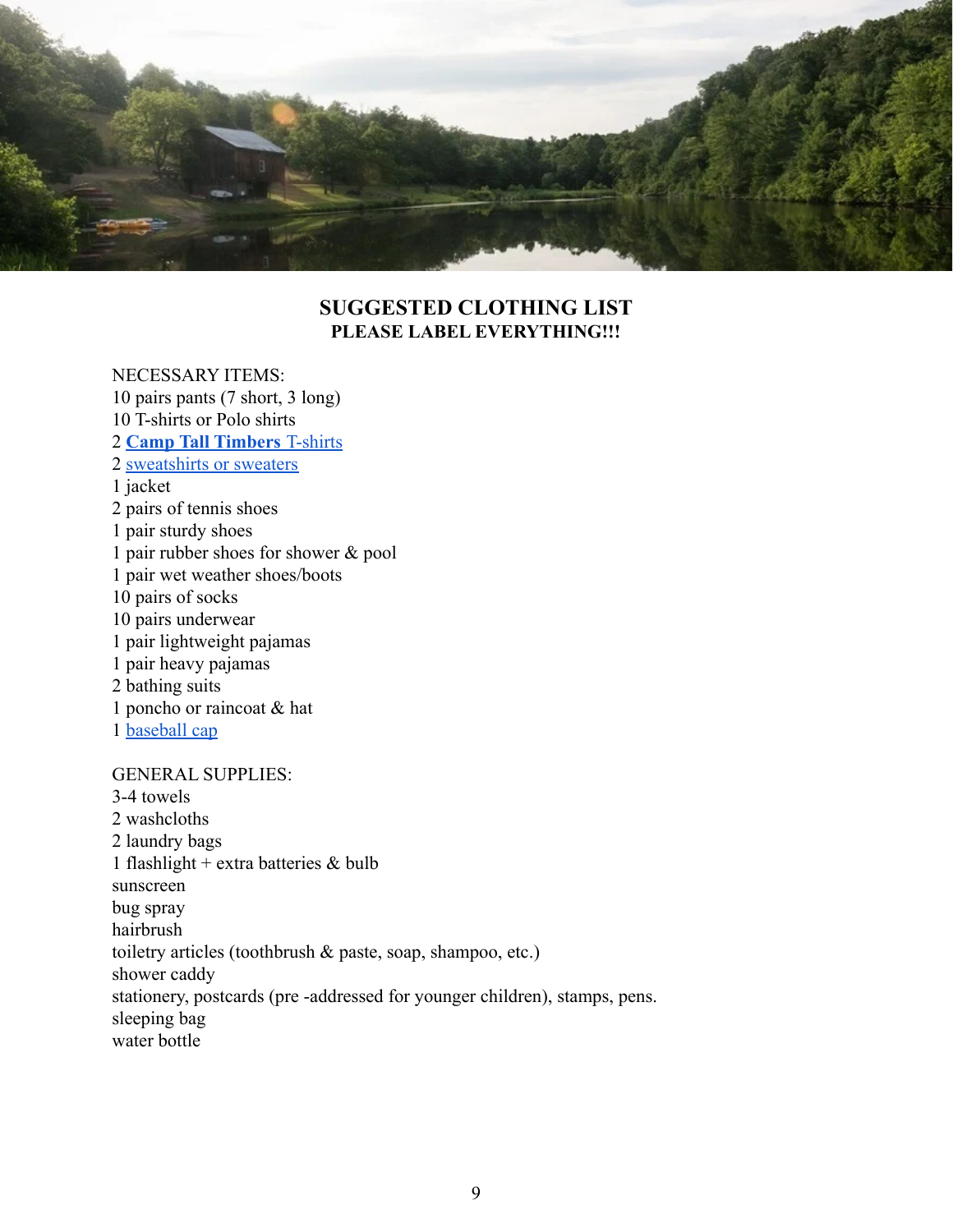

OPTIONAL ITEMS: camera books fun costume (e.g. Halloween) musical instruments music player (e.g. ipod etc) 1 "nice" sports outfit for banquet (NOT coat/tie) riding boots (or shoes with a 1" heel) and a helmet tennis racquet Your child's own safety helmet is recommended. We provide all athletic and sporting equipment but your child is welcome to bring their own as long as it is labelled!

# **MISCELLANEOUS ITEMS**

**ANIMALS:** Campers may not bring animals or pets to camp without the expressed written permission of the Director.

**VEHICLES:** Campers may not drive themselves to and from camp without the expressed written permission of the Director, and a parent/guardian.

**WEAPONS:** Campers are not permitted to bring or keep weapons of any kind (guns, knives or other dangerous implements) or fireworks on camp property. Any such items will be confiscated and held in the camp office.

**ELECTRONICS:** Electronics are not an integral part of camp life, and we strongly encourage our campers to leave all electronic devices at home. Please bring only a music playing and/or reading device if necessary, as long as it cannot connect to the internet (eg. Ipod, Kindle etc.). **NO CELLPHONES, OR OTHER DEVICES WITH A DATA CONNECTION!** We cannot be responsible for valuables brought to camp.

**MUSICAL INSTRUMENTS**: We encourage campers to bring instruments. Music is a wonderful part of our camp life!

**REQUESTS TO EXIT AND ENTER CAMP**: For the overall good of the camp community we do not allow children to leave camp for less than absolutely necessary reasons. If you have a circumstance where you feel your child will need to leave camp and return, i.e. Wedding participant etc., please notify us immediately. Concerts and other such activities are not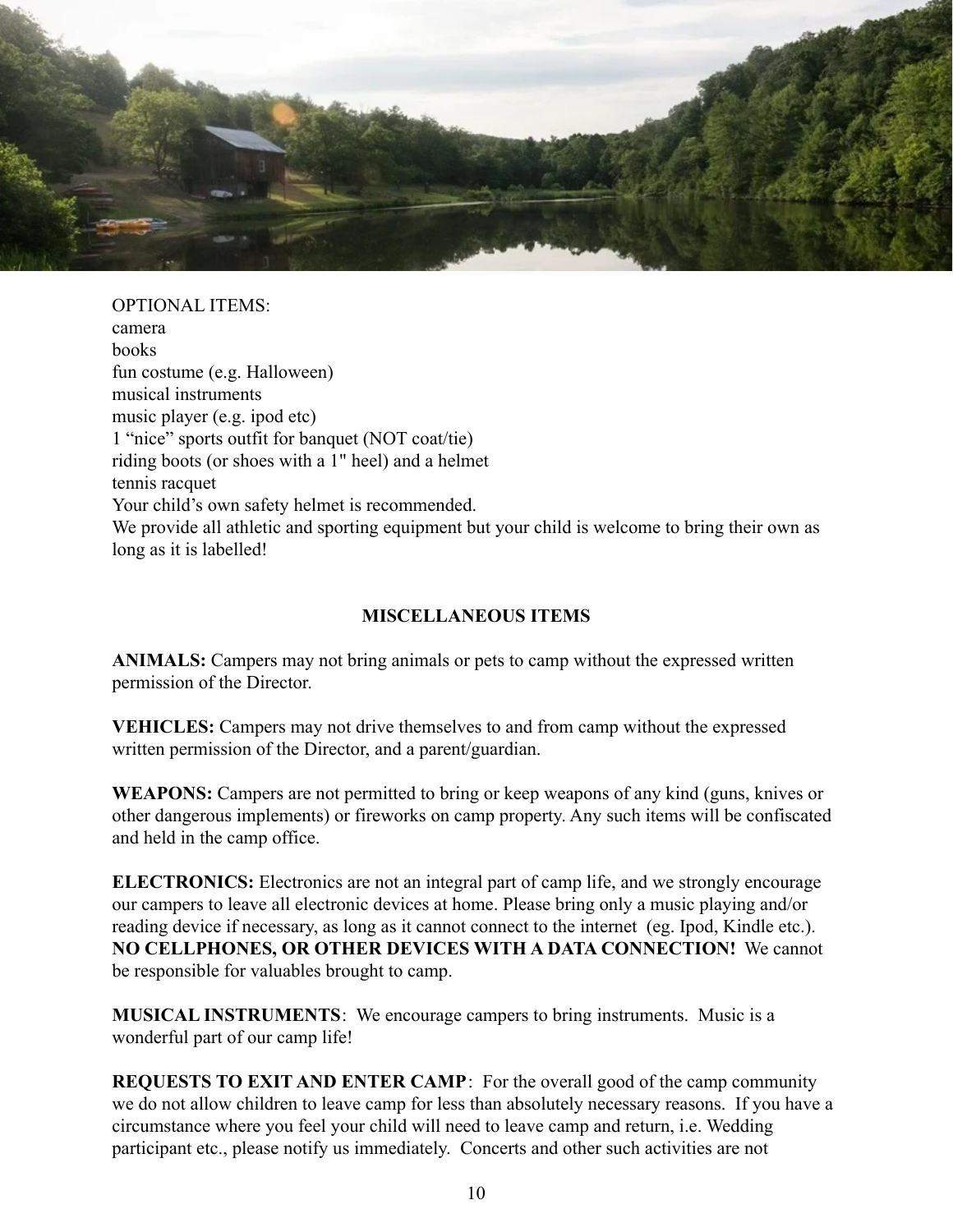

acceptable circumstances.

**BIRTHDAYS:** We celebrate birthdays with program announcements, group songs and a Birthday cake to be shared by the cabin.

**SPENDING MONEY**: Each camper has a spending money account, which was included in the camp fee, should they need any money for out of camp trips, soda, stamps, shampoo or other small items. Children are urged, once at camp, to deposit any money in the camp office.

**CAMPER CABIN PLACEMENT**: Cabin and tents groups are determined by age and grade in school. We will make every effort to honor all requests.

**VISITING**: Camp Tall Timbers does not allow visitors during the camp season. Please make sure that your family and relatives are aware of this policy. While we understand your concern for your child while they are at camp visiting is not acceptable and creates major disruption in the camp program. Should you have a question or concern please call the camp office.

# **DRUG, ALCOHOL AND CIGARETTE POLICY**

While it is inconceivable that any camper would bring drugs or alcohol to camp, we would be remiss by not stating our camp policy in this regard. Any camper involved with alcohol or drugs of any kind for any reason whatsoever will be sent home immediately, the same day, with no tuition refund. Smoking cigarettes or e-cigarettes is also grounds for dismissal from camp with no tuition refund.